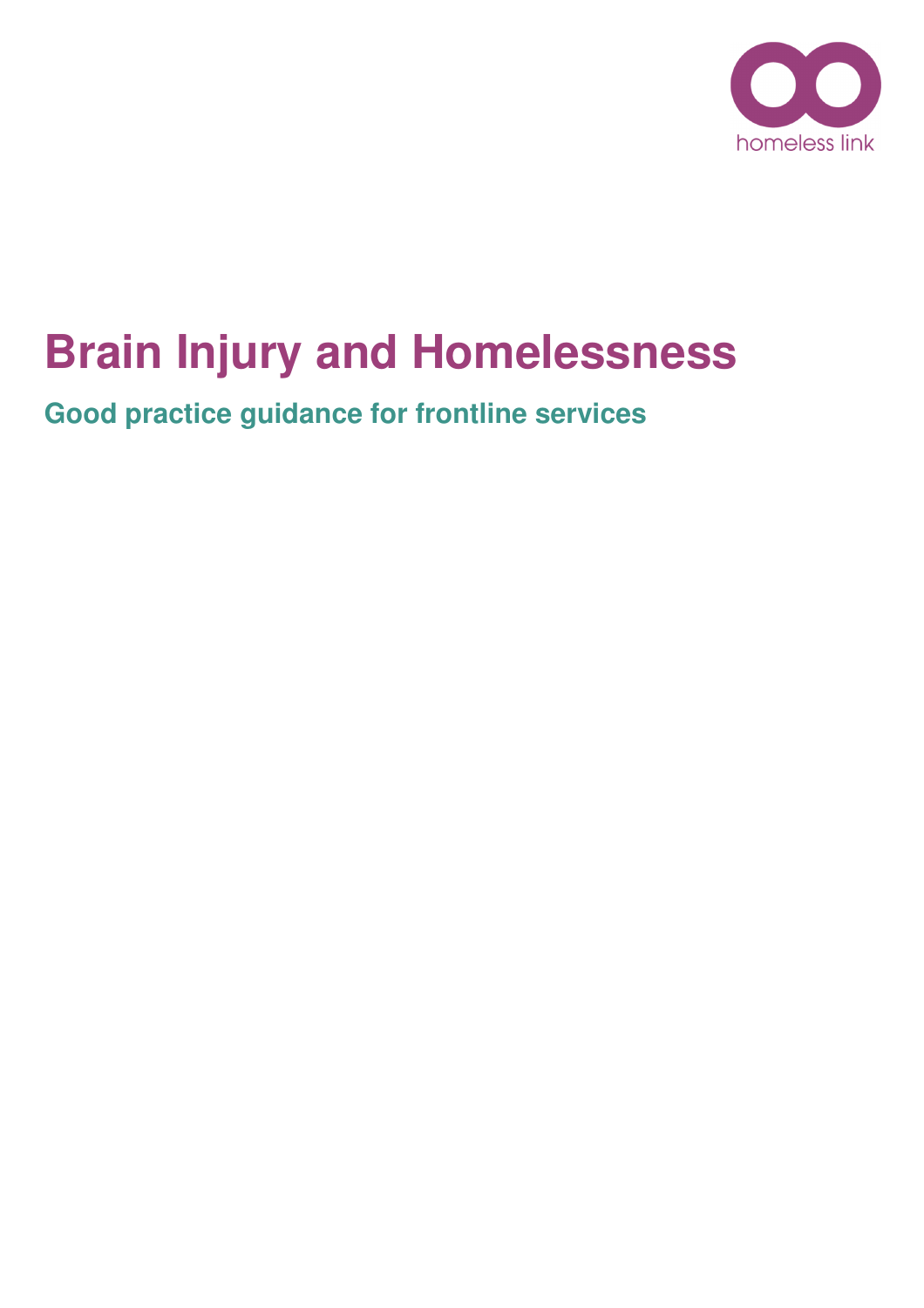

# **Brain Injury and Homelessness**

# Good practice guidance for frontline services

### **Contents**

**Produced by** The Innovation and Good Practice Team

With thanks to **Leigh Andrews** 

**Published** March 2017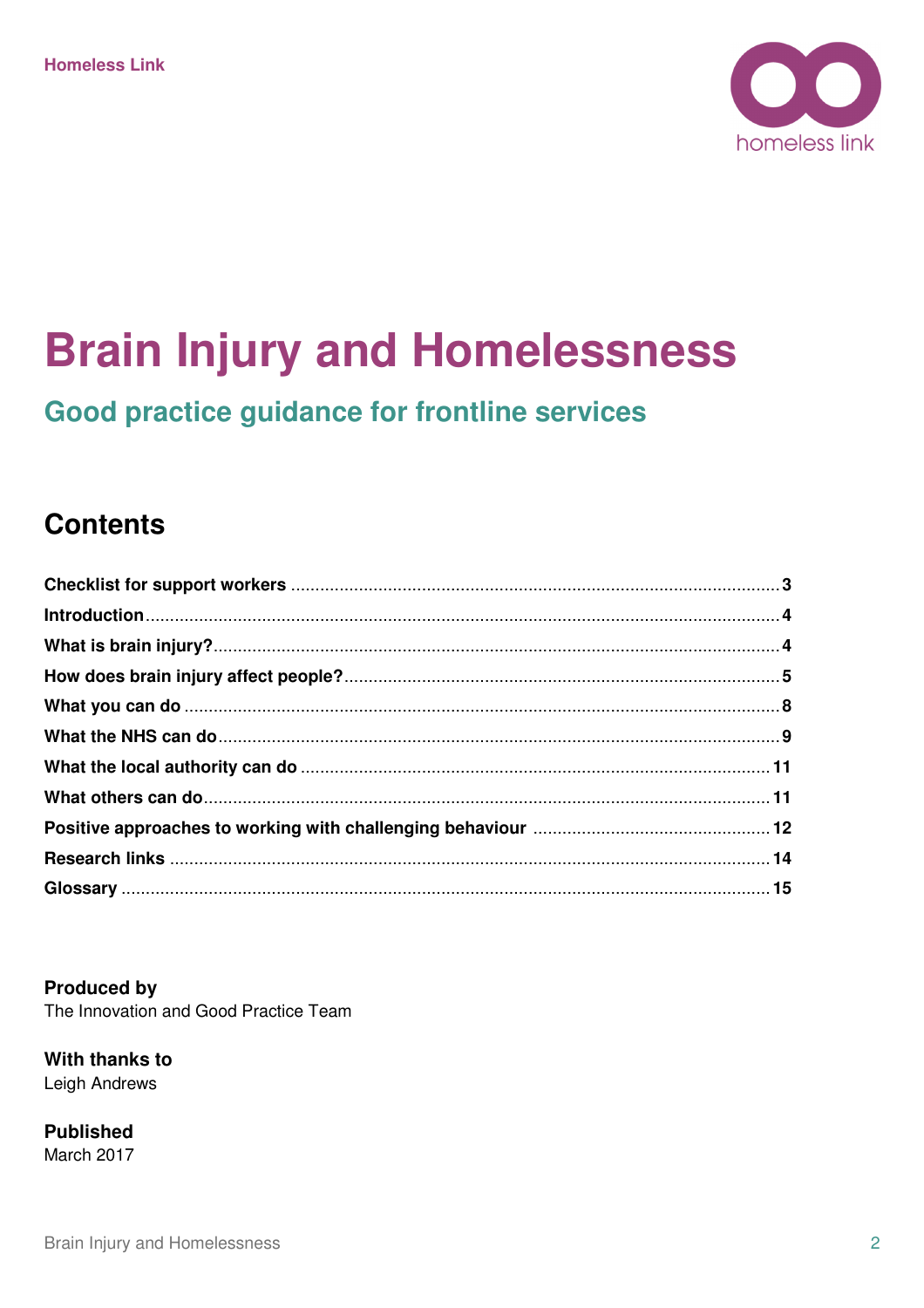# **Checklist for support workers**

### **Immediate crisis**

- If anyone is in danger call 999 when the emergency services arrive explain that you believe brain injury may be a factor and they may need an appropriate adult or health treatment. Brain injury can be considered a 'mental disorder' for the purposes of a S136 of the Mental Health Act 2007.
- If there is no immediate danger, try to move the person to a calm environment.
- Remove distractions, noise, bright lights, and interruptions.
- Your aim at this point should only be creating a calm, quiet space. This includes you! Limit talking, limit questions, limit fussing.
- See also the section on concussion below it is important this is checked and treated quickly.

### **Quick problem solving**

• Tell your client what they need to do right now e.g.

"Take that seat please."

"Stop shouting" then "Let's sit down here" or "Go to X room / area"

Direct and simple instruction is helpful, be level with your tone and polite, but don't add unnecessary words. Offering choices is more cognitively demanding because more things have to be decided and ordered.

- Limit the information you provide, your aim is to engage the person in your service right now. Have a cup of tea with them and listen.
- Do they have a friend with them? If so consider inviting them into the room or area if they are a positive and calming influence it may really help.
- Ask if the person has a mobile, even if they are carrying it they may have forgotten. Check the phone is charged, volume or vibrate is on, and take the number.

### **Working together over the next few days**

- Write down information for your client. Keep it short, simple and clear. Try using short words or days and dates, bullet points or pictures.
- Ask the person if there is anyone who helps them with things. Do they have contact details? You may be able to get background information from their helper that will be important in future.
- Ring and text your client basic details of the next meeting. Remind them the day before, on the day and an hour prior if they have missed appointments before.
- Consider with your team confidentiality and safeguarding procedures in your service in relation to this person and act as appropriate for your setting.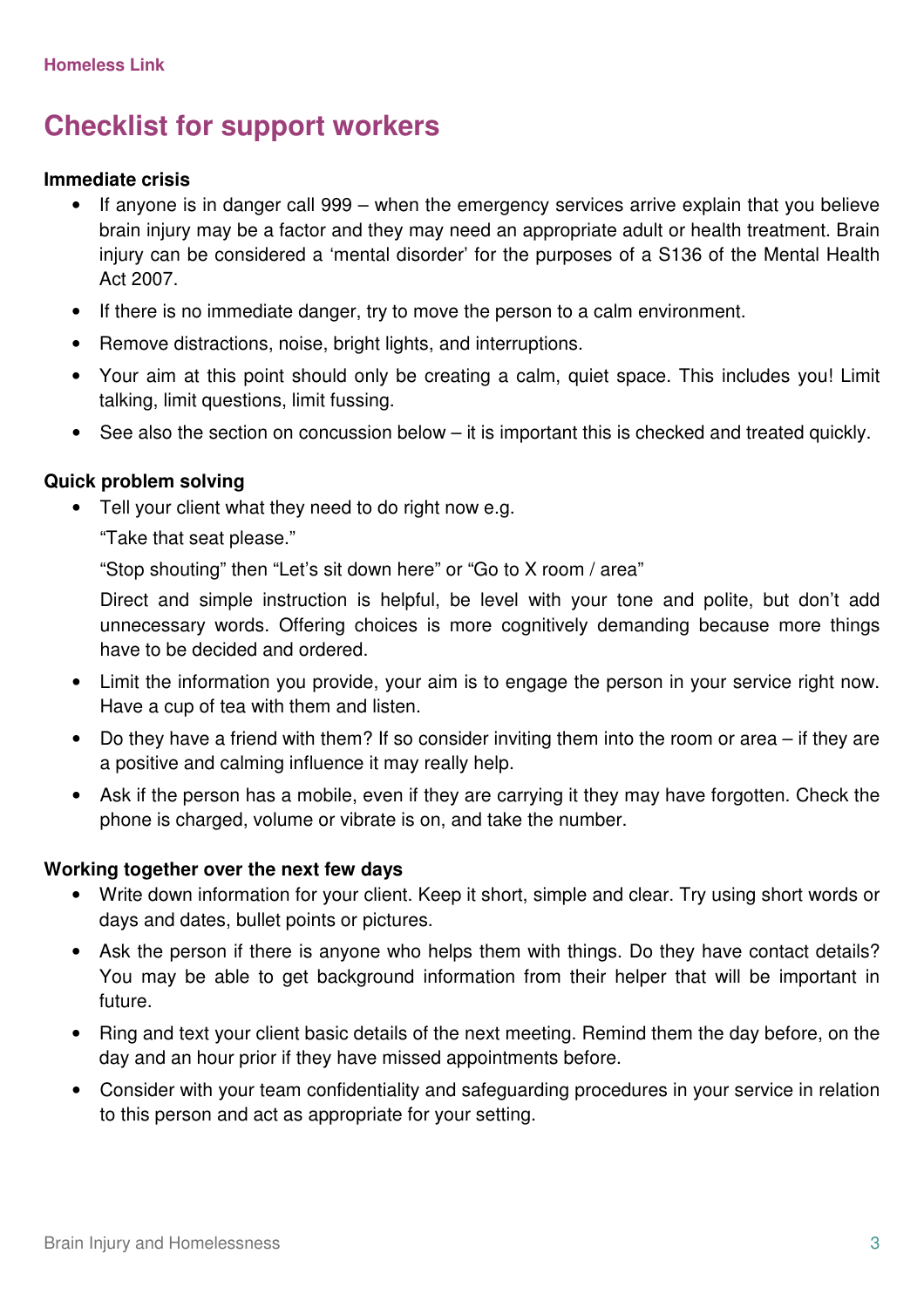### **Homeless Link**

### **Introduction**

This briefing provides frontline staff with information to support people experiencing homelessness who are known or are suspected to have experienced brain injury. There is information about what brain injury is, how it is caused and why people who experience homelessness may be at risk. Most importantly there is information on how to support people with, or suspected to have, brain injury and how to access specialist services, but if you are in a rush and need to know what to do right now, please see the Checklist on p3.

### What is brain injury?

The brain is made of soft tissue enclosed within the hard bony skull. The brain requires a steady supply of blood and oxygen. If either is restricted for any length of time brain tissue dies. Alcohol misuse can directly damage brain tissue. Once brain tissue dies it does not regenerate.

The picture below shows the names of different areas of the brain which (in simple terms) control behaviours, emotions and physical actions e.g. the temporal lobe helps us understand language and communicate. If damage occurs to the temporal lobe communication abilities may be affected.



- 1. Blue: frontal lobe involved in emotions, behaviour control, and memory
- 2. Green: temporal lobe involved in communication abilities
- 3. Yellow: parietal lobe involved in processing sensory information
- 4. Red: occipital lobe involved in vision

Note: the brain is a complex organ, the above information is general and simplified.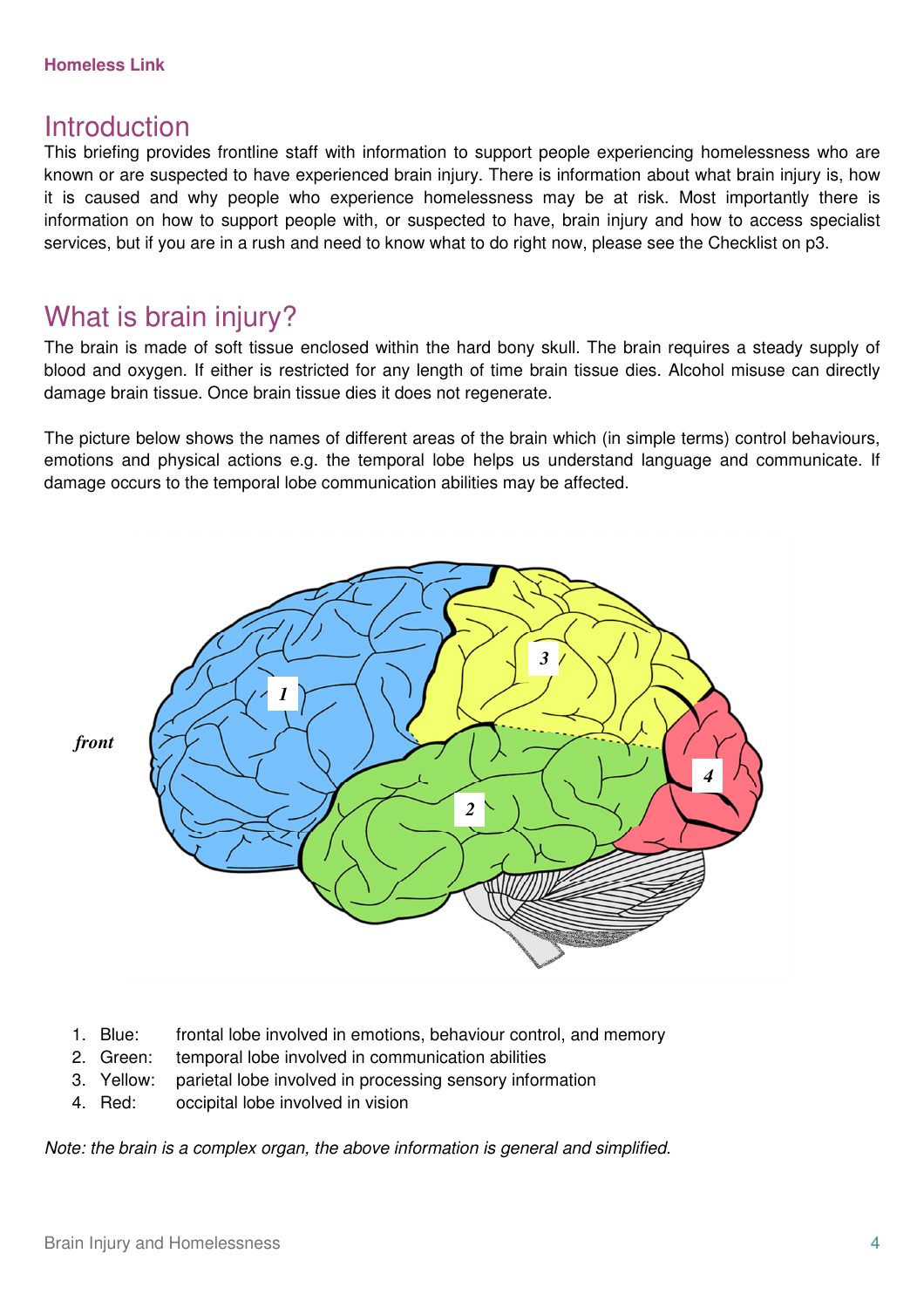Any injury after birth that restricts blood and oxygen supply to the brain is called an Acquired Brain Injury. This could include things like:

- $\circ$  Trauma i.e. blow to the head
- o Cardiac arrest
- o Serious asthma attack
- o Stroke
- o Alcohol misuse
- o Brain tumour

# How does Brain Injury affect people?

The brain is complex and controls everything we do, think and say. Every person will have their individual pattern of injury however there are some common themes:

### **Cognitive**

- The ability to think through problems may be reduced.
- Imagining and understanding consequences of actions may be difficult.
- Putting yourself in someone else's shoes and showing empathy is a complex cognitive skill which may be affected.
- Lack of insight is common in people with brain injury.
- Memory may be impaired, including short term memory or memory of specific events.
- Working memory is very important when planning, problem solving and weighing up things all may be reduced.
- Communication may be affected in different ways e.g. being able to explain your current situation and understanding instructions.
- A person with brain injury may 'confabulate', this means talking about things which have no truth in reality but may be linked to things which are true but have got very confused. This is not deliberate lying.
- Responding to what, where, why, how questions  $-$  all common in assessment  $-$  may be very challenging for someone with brain injury.

### **Emotion**

- Control of emotional responses may be weakened.
- Emotional outbursts may be common.
- Conversely emotional responses may be more flat e.g. humour may not be understood in context.
- Where cognition is affected, this may mean a person cannot understand why others behave as they do and, in turn, their own emotional response may seem inappropriate.
- Some people with brain injury become sexually inappropriate or disinhibited in other ways.

### **Physical**

- Senses may be affected e.g. vision may be blurred, bright lights overwhelming etc
- Noise may be distressing.
- Coordination of movement may be diminished.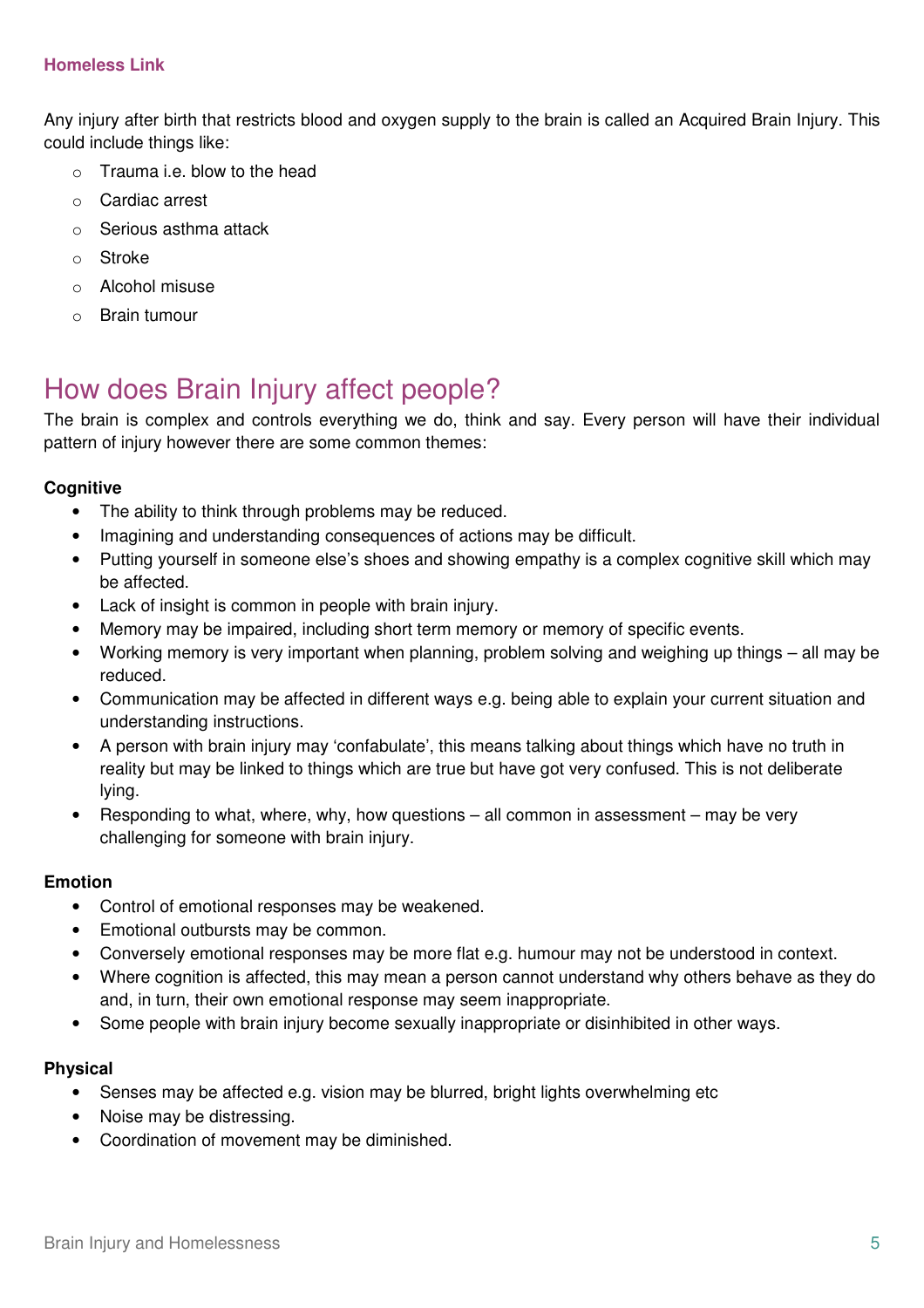- There may be obvious physical effects such as problems with walking or reduced use on one side of the body.
- Dribbling, difficulty with eating, choking may be present.
- Hormonal changes can cause weight gain, reduced body hair loss and many other symptoms.

### **Common causes of Acquired Brain Injury:**

- $\triangleright$  Road traffic collisions
- $\triangleright$  Assault
- $\triangleright$  Accidents and falls
- $\triangleright$  Alcohol misuse can play a role in all the above and also directly damage brain tissue

People who are homeless are most likely to present to A&E as a result of assault, accident or alcohol misuse<sup>1</sup> so it is not surprising that recent research suggests half of people experiencing homelessness have brain injury.<sup>2</sup>

### **Domestic Violence**

Women may become homeless as a result of domestic abuse. Staff working in this field report that perpetrators of domestic violence may specifically target the head during an assault. Strangulation is a high risk indicator in domestic violence and deprives the brain of oxygen. Both may lead to brain injury and assaults of this nature may have happened many times to your client.

### **Alcohol Related Brain Damage**

Alcohol misuse can cause a range of different conditions that affect the brain. This includes Wernicke-Korsakoff Syndrome and alcohol-related dementia. Some of these terms are used interchangeably, which is not helpful, as the prognosis for the different conditions may differ. The Alzheimer's Society has produced a factsheet about ARBD which explains this in more detail and provide tips on supporting someone with these types of difficulties:

www.alzheimers.org.uk/download/downloads/id/1765/factsheet\_what\_is\_alcohol-related\_brain\_damage.pdf

### **Concussion**

 $\overline{a}$ 

Concussion should not be ignored. It is really important to respond to a blow to the head in the appropriate way. See the NHS website for details:

www.nhs.uk/conditions/Concussion/Pages/Introduction.aspx

If a client discloses that they have experienced a recent head injury, check that they have taken the advice outlined above. If they haven't, use the information in the link to explain why it is important to do so.

www.homeless.org.uk/sites/default/files/site-attachments/The%20unhealthy%20state%20of%20homelessness%20FINAL.pdf

www.thedtgroup.org/foundation/brain-injury-and-homelessness/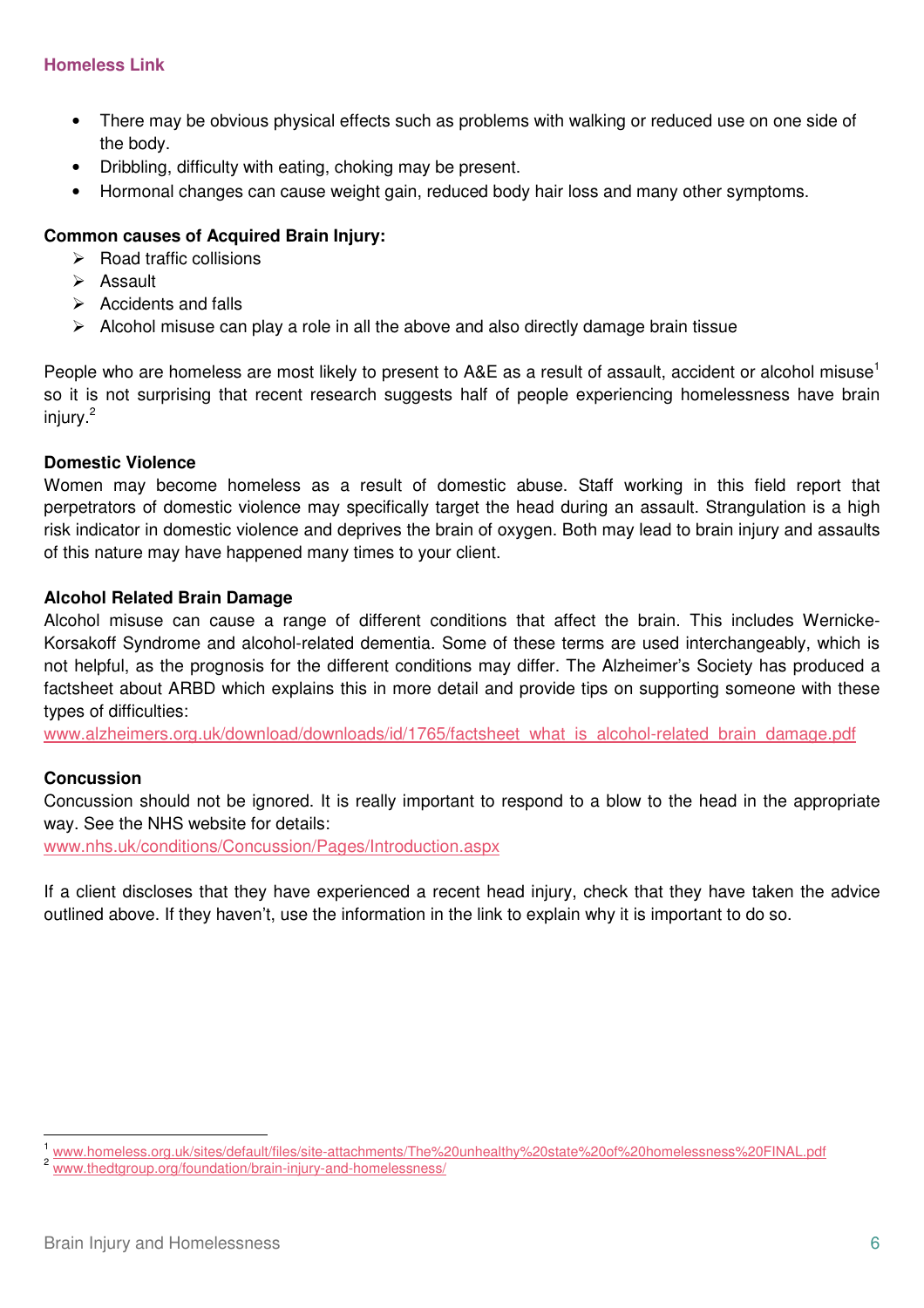## What are the links between brain injury and homelessness?

You will see from the list above skills we take for granted every day can be greatly diminished by brain injury e.g. remembering to pay bills, attending health appointments, understanding instructions, getting along with other people etc. All of these are necessary to plan, gain and maintain accommodation, employment and personal relationships.

Street outreach workers report cases of clients who were living independently in mainstream society and enjoying a life, but who ended up on the streets some years after road traffic collision which caused brain injury and gradually led to their life unravelling.

### **Case Study**

An outreach team came across a new rough sleeper called Asha. In conversation, Asha mentioned he had fallen from a height on a night out a few years ago, sustaining a head injury.

Asha agreed that the Outreach Team could speak with appropriate others about his situation, and this led to confirmation of the head injury and provided details about the change in Asha's behaviour after it occurred. These changes had led to Asha abandoning his accommodation – he had become far more unreasonable and impulsive, and would respond angrily rather than talk about things.

The Outreach Team obtained information from organisations such as Headway UK, which gave them more confidence in raising the issue of brain injury with Asha and adapting ways of working to best support him. Asha accepted accommodation and knows where to go for help about his head injury when he wishes to.

Brain injury may also explain why some clients do not respond to de-escalation techniques which generally appeal to the cognitive abilities of empathy and reason; repeat behaviours which are undesirable and quickly exhaust the warning system; forget appointments and break benefit claims; and do not understand or act on information they are provided with.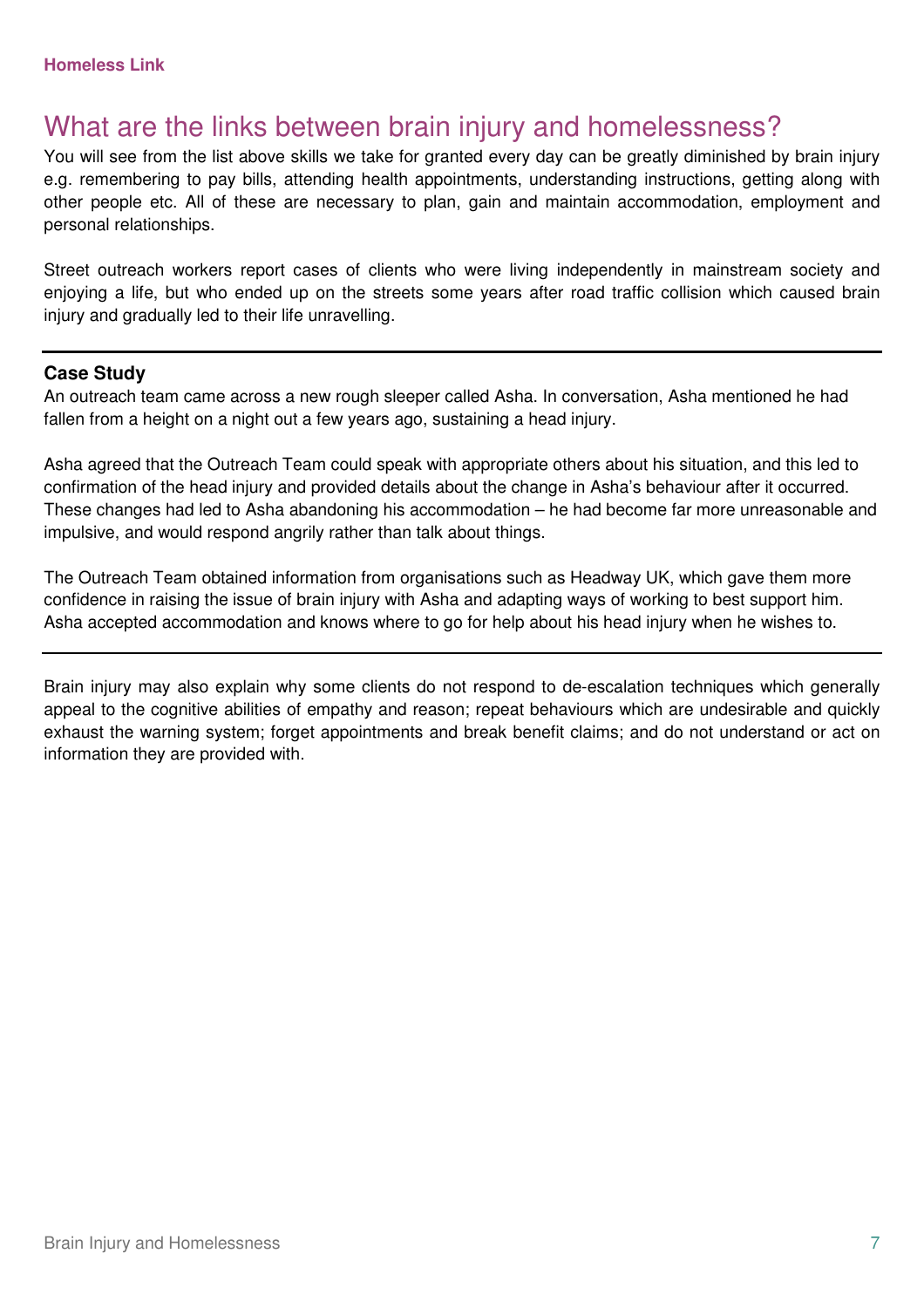### What you can do

If you work in a frontline setting such as street outreach, hostels, and day centres you may be working with people who have a brain injury. There is help available for people, but it can be difficult to find, services are patchy and there may be criteria for accessing them that your client doesn't meet. It can be resource intensive for your service to support someone to access specialist services and they might not wish to engage with the process. All the same, if you don't try you will never know, and it could make a world of difference to the client eventually.

### **Case Study**

Bev was a long term rough sleeper with low level mental health issues. Outreach staff noticed that Bev had begun to move one side of her body in an awkward fashion. Bev, when asked, put this down to the weather.

Outreach staff arranged for Bev to see a nurse because they thought damage to the brain may have affected Bev's ability to control her movements and understand what had happened to her.

After seeing Bev, the nurse was concerned that a stroke might have caused the physical problems and affected her thinking abilities. Bev did not want to go to hospital for medical assessment.

A Section 136 was carried out on the basis that Bev was suspected to have a disorder of the mind caused by brain injury (stroke), was a danger to herself and in need of care. Following the hospital stay Bev accepted accommodation after more than a decade of rough sleeping.

### **Information gathering**

Your first step is to assess the client and gather information about possible brain injury. Memory difficulties may mean that the person you are concerned about does not remember they have a brain injury, so asking directly may not be provide you with any useful information. The term brain injury or brain damage may carry a stigma or stereotype images for some people so it might be best to avoid it. Instead you might ask about 'blows to the head,' being 'knocked out' or accidents.

### **Record Keeping**

In your assessment, focus on the behaviour and evidence you witness to help you consider whether brain injury may be a factor for your client. Keep a record of this behaviour and use information from Headway UK to see if there are similarities: www.headway.org.uk/about-brain-injury/individuals/effects-of-brain-injury/

### **Use a screening tool**

A validated screening tool for brain injury for use by non-specialists has been devised by the Disabilities Trust Group called The Brain Injury Screening Index (BISI). The BISI helps to identify whether the client may have experienced damage to the brain and the level of that damage. This could be very helpful information to present to medical professionals in attempts to access appropriate support for your client.

The DT Group provide guidelines for services as to how to administer the BISI to ensure the results are as accurate as possible. There are 11 questions designed to be quick and simple to use, but some services may find their setting presents other challenges e.g. if you are trying to administer the BISI on a noisy street, or while other clients are present.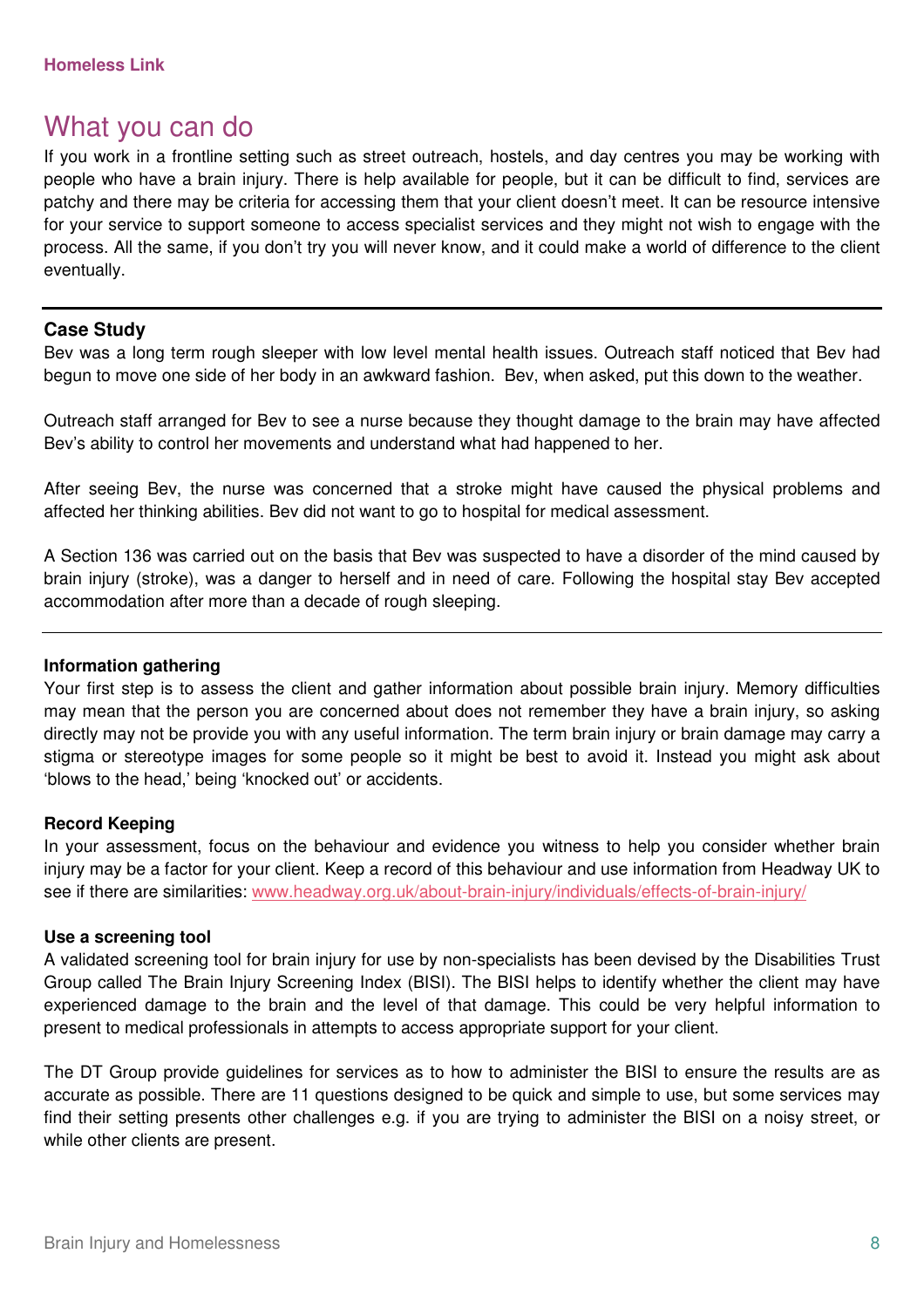The BISI is trademarked and to access it you will need to contact the DT Group and register your interest. If your service would like to use the BISI contact the DT Group directly here: www.thedtgroup.org/foundation/about-the-foundation/brain-injury-screening-index/

### **Raising the brain injury with the client**

After your observations, you may think brain injury is a possibility and so consider how to raise this with the client. Some clients might be relieved to know that there is a possible physical issue that may account for some of their difficulties, but others may not. Some suggested wording is below, but you will know your client best so think about how they may react to decide on the most appropriate approach:

- I've been reading about the brain and found it really interesting.
- The brain is in charge of everything we do from talking to remembering birthdays.
- If someone has a bang to head / accident / fight the brain can get injured just like your arm might get broken.
- When that happens it can affect someone's mood or memory / communication.
- You told me that you had an accident / fight back in xxxx, did you or others notice any difference in your mood / thinking / memory after that?

You could use a picture with information about which parts of the brain control which things e.g. frontal lobe controlling emotional response to support the conversation. Headway UK also have videos of people with brain injury talking about their story that you might want to try.

Be clear that you are raising the issue because help may be available to improve their situation. Remember that you may need to raise this issue a few times before someone feels comfortable taking the next step.

### What the NHS can do

If you and your client think that brain injury might be a possibility, the next step will be to seek a medical diagnosis or confirmation. This does not prevent you from accessing other support services such as those in the 'What others can do section'. Indeed obtaining information from the likes of Headway may be a really good way of managing some of the difficulties in the meantime.

### **Contact a GP**

Your client may already be registered with a GP, but if not you may find this information useful: www.healthylondon.org/homeless/161214healthcarecards

The GP will need to know what has raised the concerns about brain injury so be prepared to provide details about your observations.

GPs have an enormously wide brief and may not be experts in brain injury. Headway UK provide this document for GPs to help them work with patients with brain injury: www.headway.org.uk/media/2807/management-of-acquired-brain-injury-a-guide-for-gps-factsheet.pdf

You may want to read it before the appointment to help you know what to ask for. A copy for the GP/surgery may be helpful for them so bring it along to the appointment.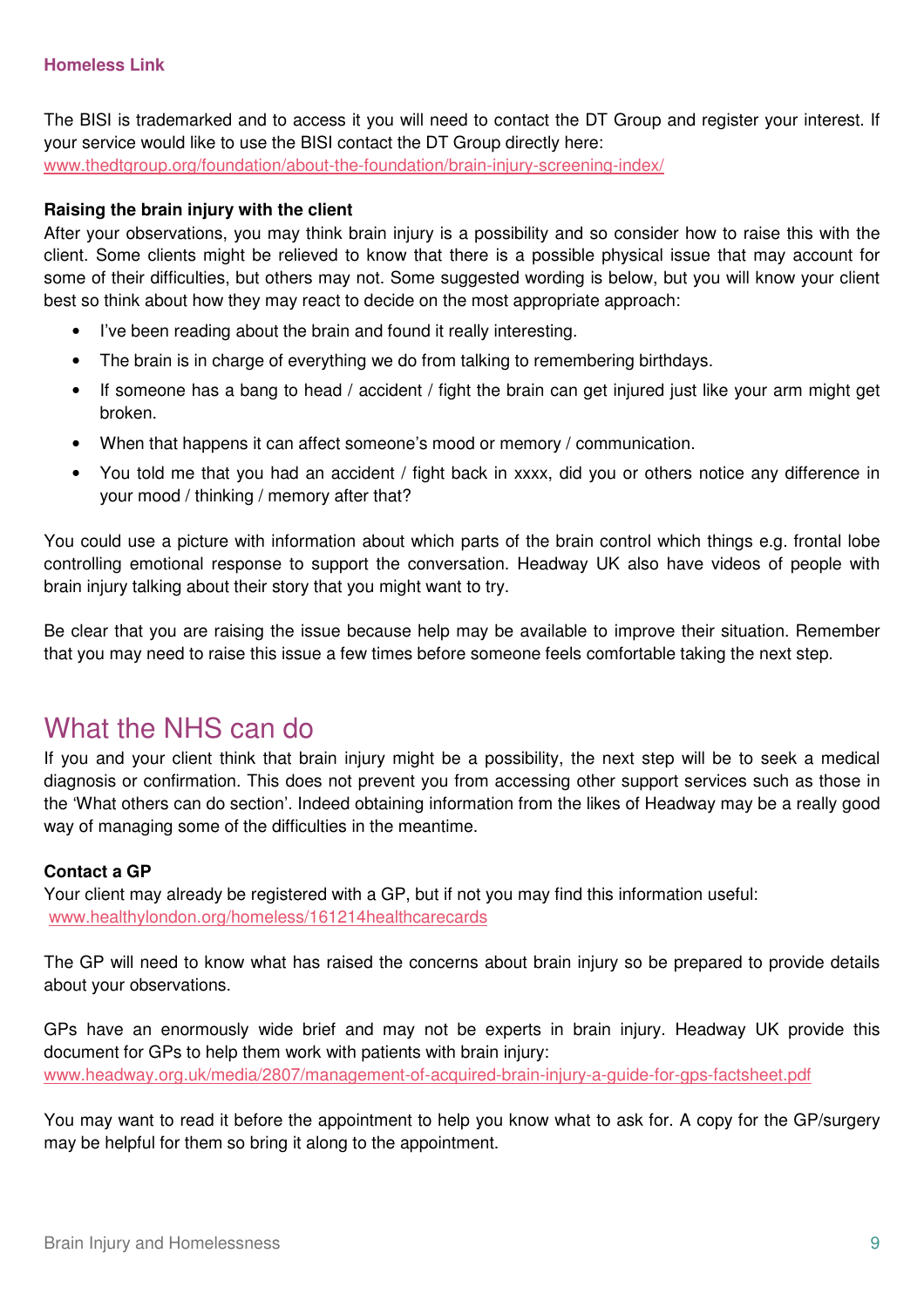The GP might carry out a Mini Mental State Examination. The MMSE is a set of 30 questions which helps provide information about the memory, attention and language abilities of the person answering. It was devised for use where dementia is a concern. Dementia is a progressive organic brain disease which is not the same thing as a brain injury, therefore a 'high score' (which indicates that the client is performing well on this test) doesn't necessarily exclude the presence of a brain injury. The MMSE is a quick, useful way of seeing whether there may be cognitive issues, but where a range of other information is available (including client self-reports, staff observations etc) a higher score on the MMSE should not be a reason for a GP not investigating further.

The GP may be able to access your client's medical records and find information about previous conditions which affect the brain or clear information about previous brain injury. This might be helpful in finding out what rehabilitation was provided at the time, and will also help to tease out whether some client difficulties are caused by brain injury or other factors such as substance misuse or mental health problems. This could be significant, including in relation to what medication is suitable for your client e.g. Haloperidol may not be suitable for people with brain injury.

If your client and GP agree that brain injury is a concern, then a referral to specialist services such as Neurology or Memory Clinics may be the way forward. These services are very busy so it's important the GP understands your client's circumstances fully – the GP or service can then prioritise the case appropriately. Provide information about:

- The nature and extent of the homelessness experienced. Is the client rough sleeping? Explain the associated health risks of rough sleeping.
- Are the cognitive issues causing more risk taking on the streets or putting their current accommodation at risk?
- Does the suspected brain injury prevent the client seeing the dangers of rough sleeping or other behaviours?
- Is the client not accepting help or services because of the effects of brain injury?
- Is the brain injury directly affecting their ability to manage their health? Can they remember medication? Do they experience health problems but are cognitively unable to address them?

### **Adult Neuro / Rehab Community Teams**

Some areas have special teams that work with people with brain injury in the community. In London, for example, some areas have staff that help people to navigate the most appropriate pathway for their brain injury, similar to the role of a Care Coordinator in Social Services. The purpose of the role may vary in different areas and the staff may have different job titles, but Neuro-Navigator is a fairly common term. Some more explanation of this role was provided at an Acquired Brain Injury Forum for London event and slides are available here: www.abil.co.uk/abil-september-2016-conference-improving-pathway-brain-injury/

Initial contact for enquiries or advice can be made using the following details, but note these are for London only www.abil.co.uk/community-rehabilitation-local-teams/#more-165

In all cases you might want to contact Headway UK or your local Headway group, if one exists, who may have detailed knowledge of which services are in your area.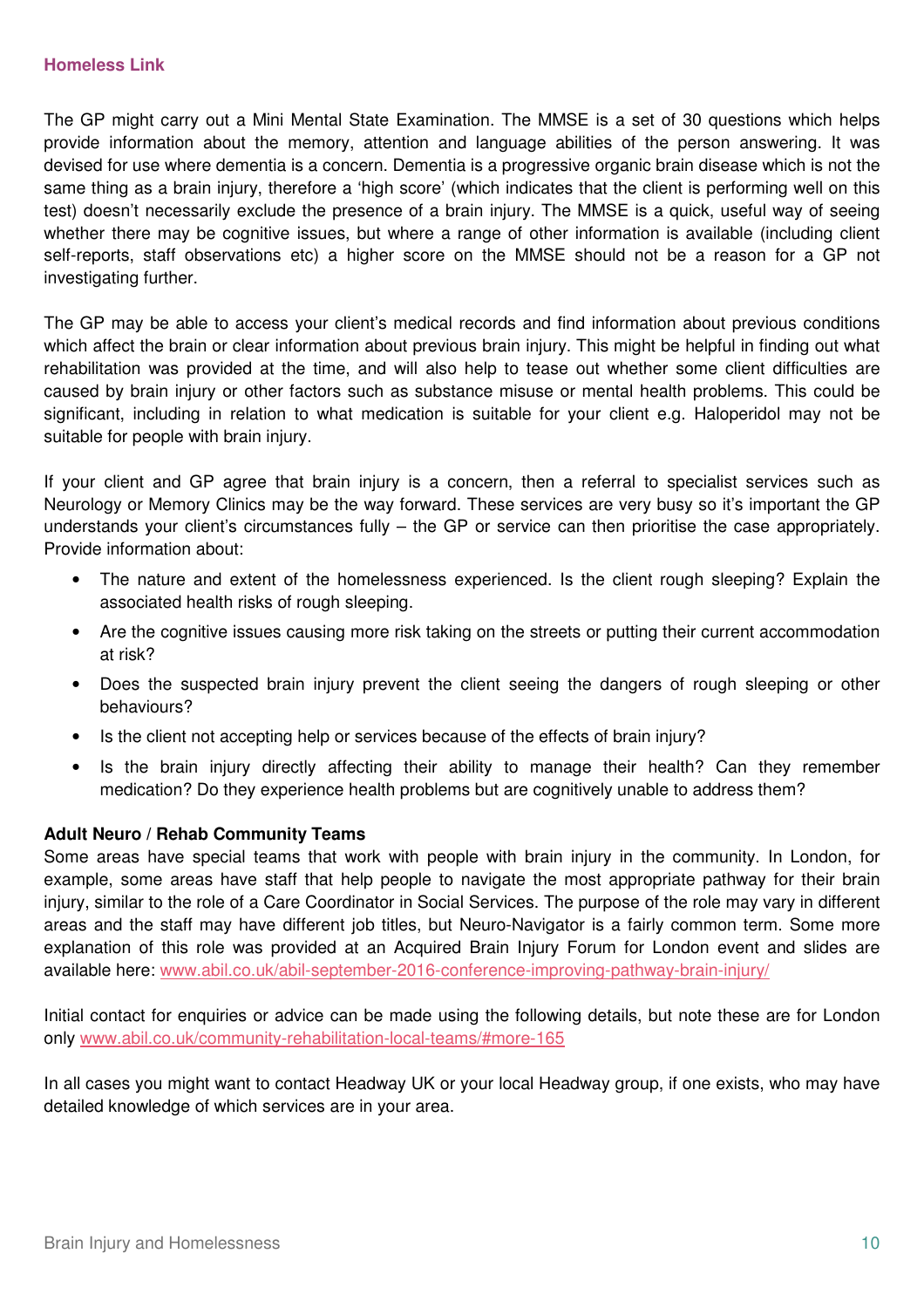## What the local authority can do

Homeless people with a brain injury might need protection from abuse, help with their social care needs and/or housing options. If so, the local authority has responsibilities in these areas.

### **Safeguarding**

Protecting adults from abuse is known as 'safeguarding' and refers to the work carried out to prevent or stop abuse and neglect of vulnerable adults.

If you are concerned that your client is experiencing neglect or abuse, your local authority Safeguarding team can provide advice and support to address the issue. Ensure you follow your own organisation's Safeguarding procedure and remember that, if a crime is taking place, the Police should be involved.

### **Social Care**

Contact your local authority social services team if social care is needed by your client. The Care Act 2014 outlined the types of things that promote a person's wellbeing and social services will need to consider this when assessing your client's social care needs. These areas include mental and physical wellbeing, relationships and protection from abuse and neglect. Age UK have produced an excellent factsheet on the Care Act and accessing social care help. It can be found here:

www.ageuk.org.uk/Documents/EN-GB/Factsheets/ FS41 How to get care and support fcs.pdf?epslanguage=en-GB?dtrk=true

#### **Housing**

It is likely that your client is homeless, given your service type. The local authority will have a Housing Options service and your client might need support to make, attend and get the most from the appointment and service offered. A brain injury is relevant in this context because it may influence what type of accommodation is most suitable for your client and may require the local authority to consider how best to provide your client with a suitable service.

If your client makes a formal homelessness application as recognised in the Housing Act 1996, be aware that case law (R v Waveney District Council ex p Bowers [1983] QB 238, CA) has identified brain injury as falling within the terms 'mental illness' and 'handicap' for the purposes of deciding whether your client may be vulnerable and therefore 'in priority need.' An NHAS factsheet with further information about the importance of the priority need category is available here:

www.homeless.org.uk/connect/blogs/2016/jan/04/new-vulnerability-assessment-guide-for-frontline-workers

### What others can do

**Headway UK** is the largest charity for brain injury in the UK. It has a wealth of information on its website about many different types of brain injury and factsheets on coping with brain injury for those affected including carers. It has a national nurse-led Helpline 0808 800 2244 which can be used by individuals and organisations for initial advice or more detailed discussion. Headway UK also campaigns on issues linked to brain injury and carries out research: www.headway.org.uk

There are **local Headway groups** in many areas which may provide services directly to people affected by brain injury: www.headway.org.uk/supporting-you/in-your-area/groups-and-branches/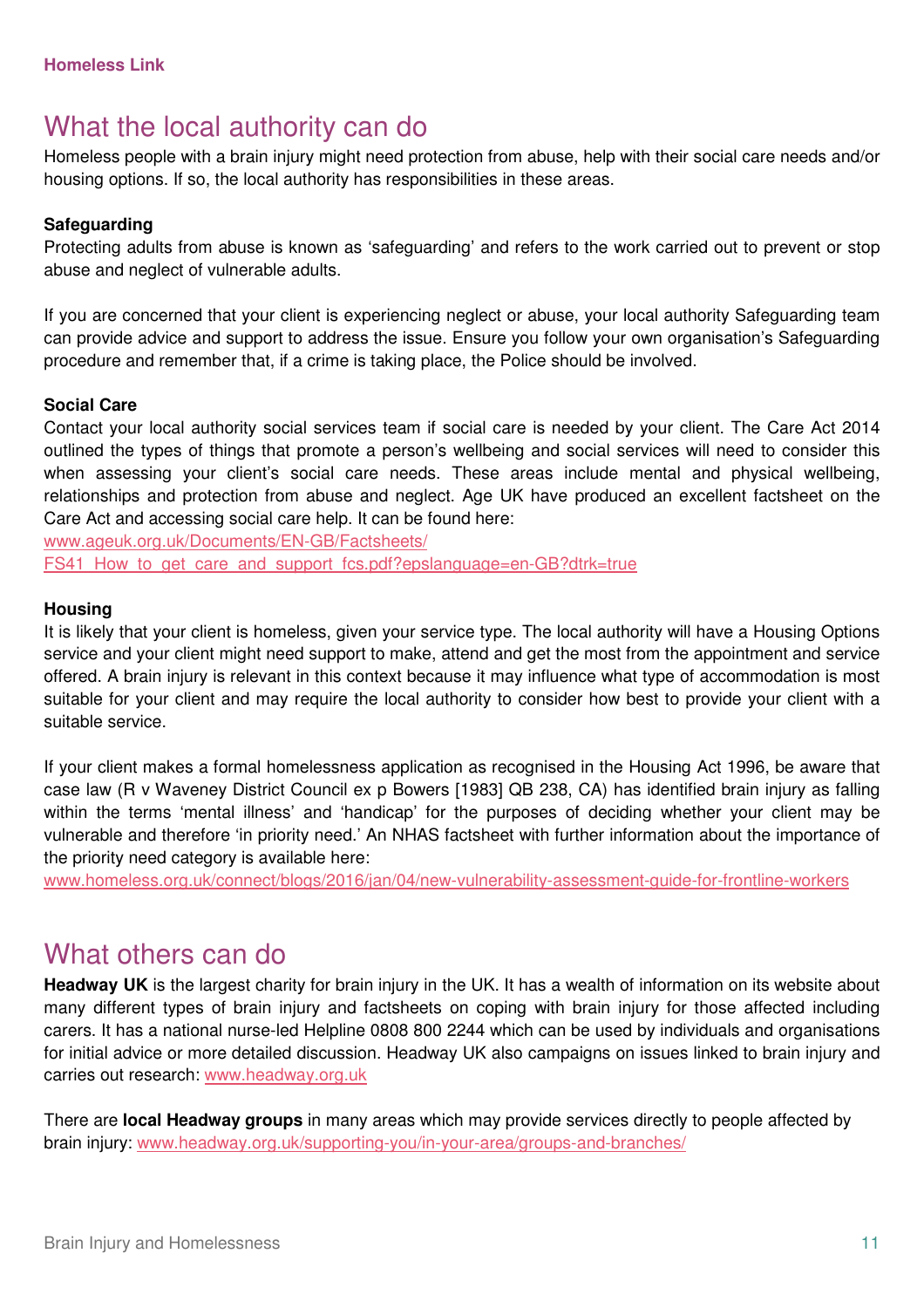#### **Homeless Link**

Depending on the size of and funding to the local group, services can be as diverse as art groups, day services, training, carers' support, and vocational opportunities. The local groups will also be familiar with brain injury services provided in your area. Brain injury and homelessness is becoming increasingly known about and, as well as accessing support for individual clients, you may want to talk at an organisational level about what help your services can offer each other.

### **Acquired Brain Injury Forums** exist across the UK and a list of them can be found here:

#### http://ukabif.org.uk/regional-groups/

Many of the forums are free to join and have regular events sharing knowledge about brain injury, services and support.

# Positive approaches to working with challenging behaviour

As you will see from the section on the possible effects of brain injury, it can lead to challenging behaviour. By definition this behaviour is uncomfortable and unwelcome and may be difficult to address, but where brain injury is a factor there may be additional things to consider. Remember that brain injury affects people in individual ways depending upon their pattern of injury, so use the suggestions below as a starting point for thinking about how best to help your client. At all times ensure that you use the appropriate policies of your organisation and that safety is the priority, both for you and the person you are supporting.

### **Use rights and responsibilities**

In all settings, having clear expectations about rights and responsibilities of all parties is helpful to set expectations from the beginning of any working relationship. When thinking about clients with brain injury you may want to:

- Ensure Rights and Responsibilities are explained and provided in different formats e.g. easy read lists, pictures rather than lots of text. Consider breaking the expectations down into small chunks of information given at the most appropriate times.
- Routinely reminding clients of rights and responsibilities during your work with them e.g. at the beginning of a keywork session the right to have a keyworker and the responsibility to meet regularly. This will help to set the expectation at that meeting rather than relying on information that may have been given weeks ago and possibly forgotten.
- Emphasise the partnership element of rights and responsibilities i.e. that the organisation has to deliver certain things as does the client to progress the situation. This can help the client to feel of equal value and hold the service to account too.

#### **Plan ahead**

Asking clients to tell you about their behaviour when things get more difficult for them – before this situation arises – can be enormously helpful in preventing or minimising incidents, and enables staff to tailor their response to the individual person. Clients are often pleasantly surprised to be asked what staff should do or avoid doing to cause unnecessary difficulties. This can show real consideration and understanding by services and very naturally leads to negotiation e.g. a client may say that they really don't like warning letters being shoved under their room door, they want people to speak directly to them instead, which leads to a conversation about when it is most useful to have those conversations.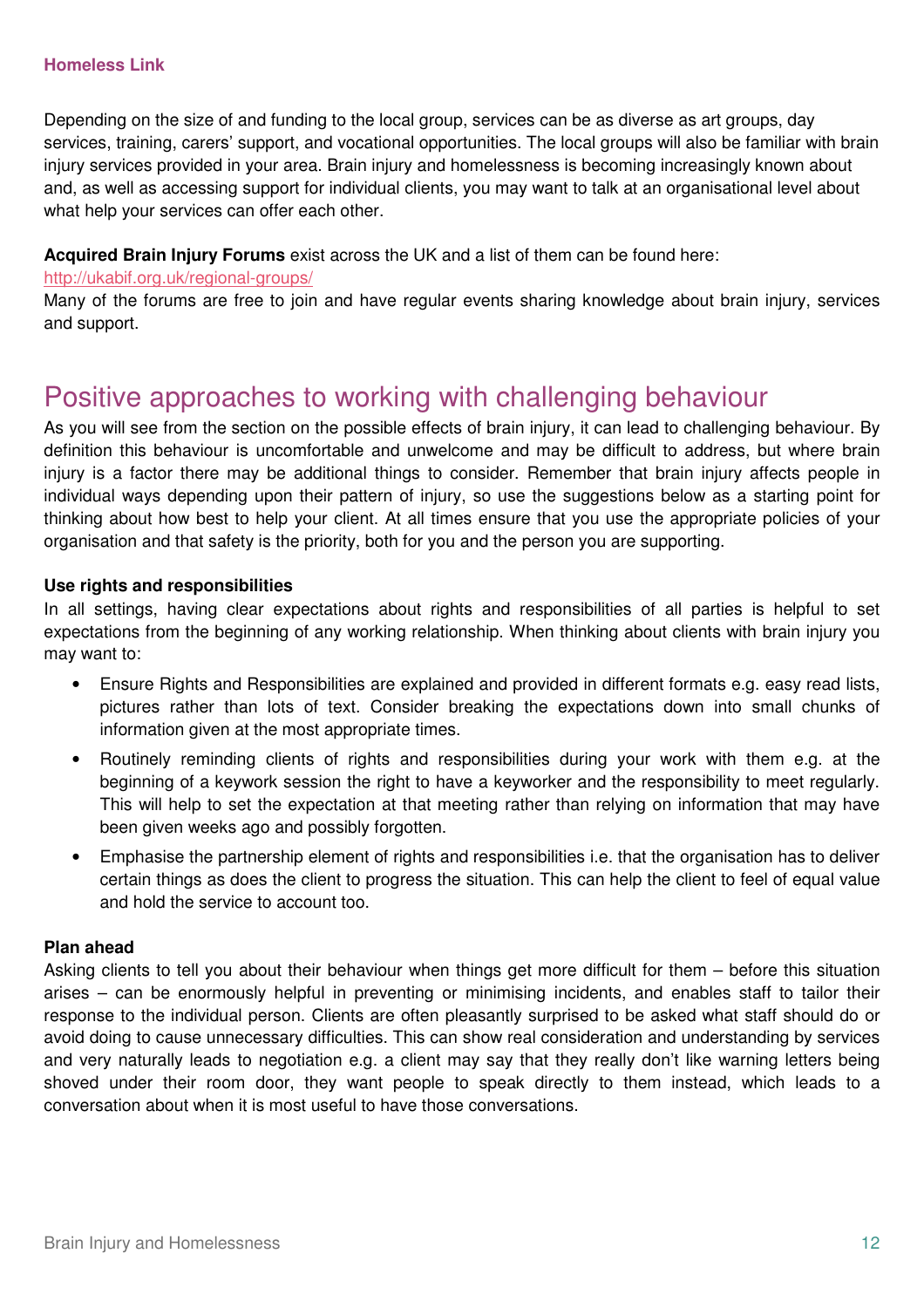When working with someone with a brain injury, they may forget what is agreed during this conversation. It might help to make a record of the meeting and both sign a plan that can be referred to later.

### **Keep it visible**

Keeping information visible can help to keep it present in the mind of a client with brain injury. Could pictures of the behaviour you want from your clients be used in your setting? If so, think about where they will be seen and routinely noticed. Remember to change pictures regularly to provide new interest and make the display clear, simple and focused on positives.

### **Deal in real time**

An acquired brain injury can affect a range of cognitive processes and may make it difficult for a client to create a concept of what a future may look like, or remember a recent event. For this reason dealing with challenging behaviour in real time is important for people affected by brain injury.

In practice this may mean that you do not engage in debate about an incident while it occurs but consider:

- Using distraction to remove the client from the situation e.g. Hi Sam, can you help me make some tea?
- Provide clear simple instruction on what the client needs to do immediately to help e.g. Sam, leave the room.
- Be specific about what the service will do in the very short term to help e.g. I will talk with you in 30 minutes to solve this problem.

As with any challenging behaviour, be calm, clear and aware of your body language to help defuse the situation.

When thinking how to reward a client for positive behaviours, do this as soon as they occur. If Sam leaves the room and you can follow, say thank you and do a nice thing together if possible and safe. Your aim is to always make engaging in the required way always the most comfortable choice for the client.

### **Keep going!**

The effects of brain injury on memory can be severe. All aspects of memory may be affected so you may have to repeat instructions or expectations many, many times for some clients affected in this way. It will be very important for you to remember that your client is not acting this way because they are choosing to break rules, but because the brain injury makes it difficult or impossible to remember what other behaviour is required. You will require energy and commitment to support your client in their situation.

- Think about all the ways an expectation can be communicated to someone throughout your work with them.
- Seek help from specialist organisations to support your understanding and techniques.
- Take advantage of supervision, team case discussions and clinical support where you have it to share the load and get new ideas.
- When it does work, give your client, yourself and the team a pat on the back. Take credit where it's due!

### **Don't evict or ban – support to progress**

All services try their best to avoid evictions and bans where possible, but it is sometimes the case that some clients cannot be safely managed within a service. Services might try short term exclusions as a way of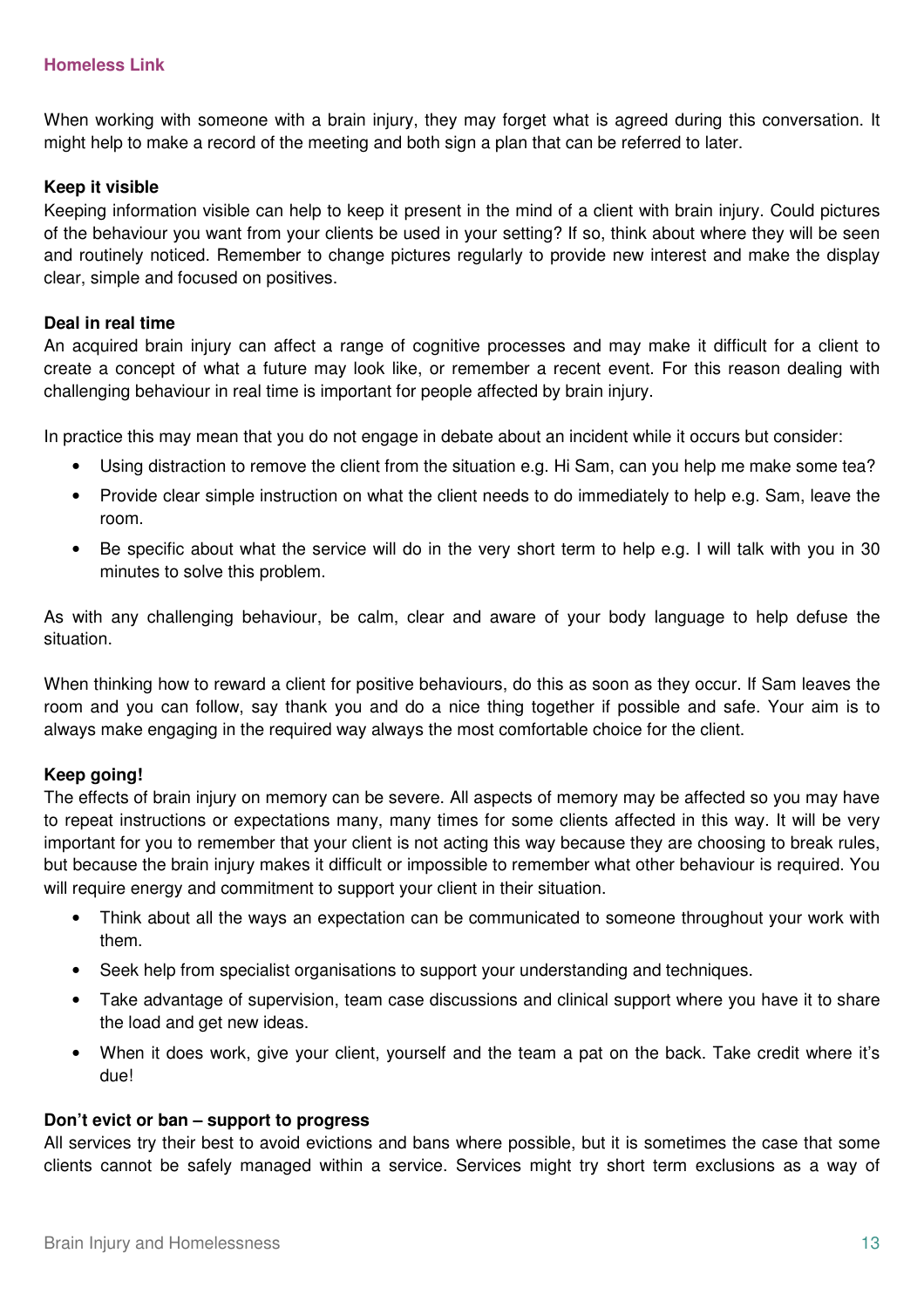making a situation safe immediately and to create plan for the future. Even after trying this, it may become clear that your service is not the right place for the client. In these circumstances it is important to identify with the client exactly what the issues are, what causes the difficulties, what could help, what other support is available and, using all this information, agree their future plan.

### **Partnership work**

If you suspect a brain injury may be causing some of the challenging behaviour, hopefully you and your client will make contact with other organisations that can help. Ask their advice on what more can be done to support your client to change or minimise challenging behaviour. Headway UK produce excellent booklets on dealing with anger which may help.

www.headway.org.uk/media/3994/managing-anger-e-booklet.pdf

There are specific techniques which can be beneficial and some organisations such as Headway UK, Headway Groups, and The Disabilities Trust provide training on a range of issues relating to brain injury. Check their websites for more information.

### **Working with all clients**

You may want to consider whether providing information to all clients about brain injury would be useful. People who are homeless may be at greater risk of some causes of brain injury such as assault, so the information will not only be generally useful, but may support greater understanding of the behaviour of people using the service who are affected in this way. This may in turn lead to less incidents and help people understand why your response is tailored differently to meet each person's needs.

Homeless Link has a wide range of information, guidance and training about dealing with challenging behaviour that can help your service to provide support to clients to address their homelessness.

### Research links

Homelessness and Brain Injury UK research www.thedtgroup.org/foundation/brain-injury-and-homelessness/#LEE

Guardian article on homelessness and brain injury www.theguardian.com/housing-network/2016/oct/19/homeless-brain-injury-nhs

Research from Canada about Traumatic Brain Injury and Homelessness www.ncbi.nlm.nih.gov/pmc/articles/PMC2553875/

Article from St Michael's Hospital, Toronto, Canada about rate of brain injury amongst homeless men www.stmichaelshospital.com/media/detail.php?source=hospital\_news/2013/20130516\_hn

Article from The Psychologist published by the British Psychological Association about a conference in 2016 on the Brain and Homelessness

https://thepsychologist.bps.org.uk/homelessness-and-brain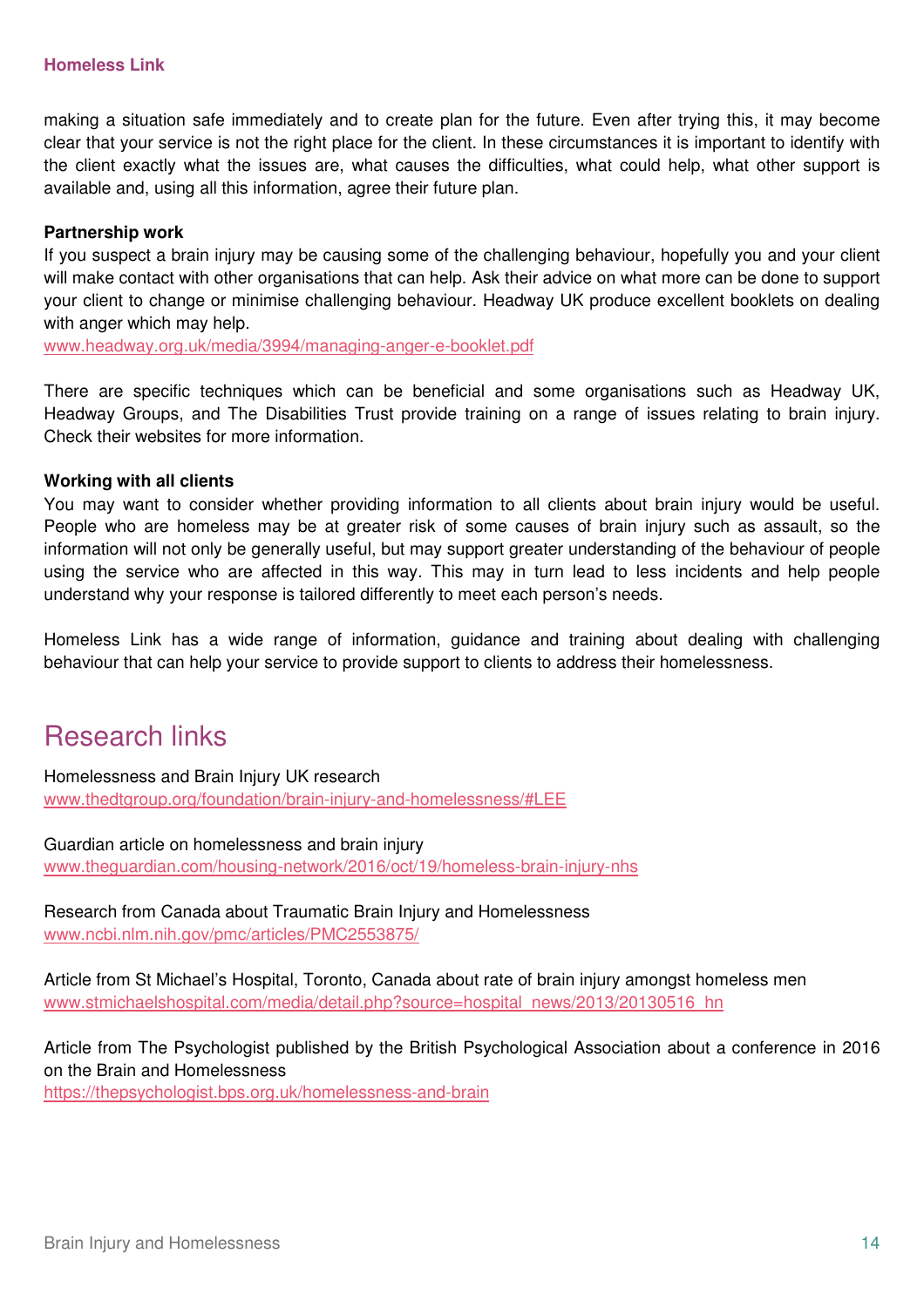# **Glossary**

**Acquired Brain Injury** is damage to the brain that occurs after birth i.e. the person was born with a normally developing brain then an event at a later time damaged it.

**Brain Injury** is damage to any part of the brain no matter the cause

**Head Injury** is usually used to describe damage to the face or skull which, because the impact may also affect the brain, may also be short hand for brain injury too.

**Mini Mental State Examination (MMSE)** is a set of 30 questions which seek to provide information about the memory, attention and language abilities of the person answering and it was devised for use where dementia is a concern but is used to identify is a person has problems with these areas regardless of cause.

**Neuro-Navigator** is a staff member who helps people navigate the most appropriate pathway for their brain injury, similar to the role of a Care Coordinator in Social Services. Note that they don't exist everywhere.

**Traumatic Brain Injury** is damaged cause by a trauma to the head. This usually means a blow to the head whether caused by a car accident, fall or fight.

**Validated Screening Tool** is a questionnaire which has been checked to ensure it provides information on whether a person may have difficulties in the area being tested e.g. brain injury, communication etc. The Tool must be used as directed to remain accurate.